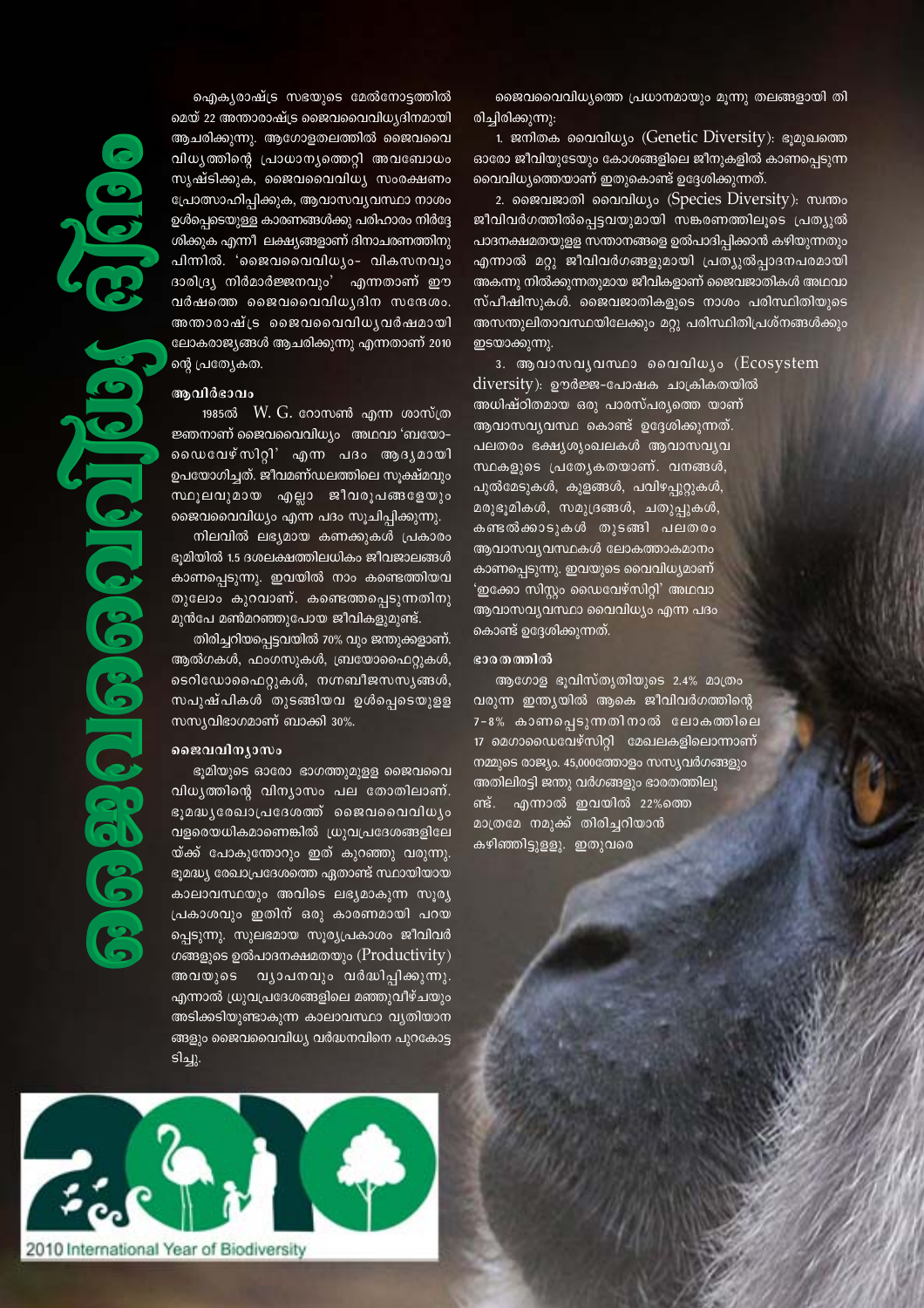അടൂപിനു വിറകായും മൽസ്യബന്ധന ത്തിനു കട്ടമരങ്ങളായും കണ്ടൽവനങ്ങൾക്ക് രൂപാന്തരം ഭവിച്ചു. കൃഷിയിലൂടെയാണ് കുട്ട നാട്ടിലെ കണ്ടൽക്കാടുകൾ അപ്രത്യക്ഷമാ യതെങ്കിൽ നഗരവൽക്കരണത്തിലൂടെയാണ് കൊച്ചിയിലെ കണ്ടൽക്കാടുകൾ കാണാതാ യത്. നീർനായ, മുതല, ചീങ്കണ്ണി, പെരു മ്പാമ്പ്, കടുവ മുതലായ ആവാസവ്യവസ്ഥ യിലെ സജീവകണ്ണികളുടെ എണ്ണം ഇപ്പോൾ കുറഞ്ഞിട്ടുണ്ടെങ്കിൽ കണ്ടൽക്കാടുകളുടെ ശോഷണമാണ് കാരണമെന്നു കണ്ടെത്താം. കൊച്ചിയിലെ ചീനവലയിൽ മീൻ കുരുങ്ങാ താവുമ്പോഴും കുമരകത്ത് പക്ഷികൾ കുറ യുമ്പോഴും കണ്ടൽനാശമെന്ന സ്വയംകൃതാ നർത്ഥത്തെ പഴിക്കാതിരിക്കാൻ കഴിയില<u>.</u> അതെ, തിരിച്ചറിവുണ്ടാകുമ്പോൾ വല്ലാതെ വൈകിപ്പോകുന്നു.

## **ssamshared** consumo

ജൈവവൈവിധൃ സംരക്ഷണാർത്ഥം നിലവിൽ വന്ന നിയമങ്ങൾക്ക് നമ്മുടെ നാട്ടിൽ കുറവൊന്നുമില്ല. വന്യജീവി സംര ക്ഷണ നിയമം  $(1972)$ , വനസംരക്ഷണ നിയമം  $(1980)$ , പരിസ്ഥിതി സംരക്ഷണ നിയമം  $(1986)$ , ജൈവവൈവിധ്യ നിയമം  $(2002)$  എന്നിവ ഉദാഹരണങ്ങളാണ്. നിയമം ഒരു ഭാഗത്തും ലംഘനം മറുഭാഗത്തും മാറ്റ മില്ലാതെ തുടരുന്നതാണ് ഖേദകരം.

ആഗോളതലത്തിലെ കണക്കുകൾ (പകാരം 1970മുതൽ 2000**വ**രെ മാത്രം  $40\%$ ത്തോളം കുറവാണ് ജൈവവൈവിധ്യ ത്തിലുണ്ടായിട്ടുള്ളത്. ഉഭയജീവികൾ,

# വർണ്ണം മായുന്ന പവിഴപ്പുറ്റുകൾ

ഭൂമിയുടെ  $3/4$  ഭാഗവും സമുദ്രമാണ്. ഇതുകൊണ്ടു തന്നെ സമുദ്ര ആവാസവൃ വസ്ഥയ്ക്ക് അതീവ പ്രാധാനൃവുമുണ്ട്. സമുദ്രത്തിലെ പവിഴപ്പുറ്റുകൾ ജൈവവൈ വിധ്യത്തിന്റെ ഉദാത്തമായ ഉദാഹരണമായി ചുണ്ടിക്കാട്ടാം. അറബിക്കടലിലെ ലക്ഷ ദ്വീപിലും സമീപത്തും പവിഴപ്പുറ്റുകളു<mark>ടെ</mark> വലിയ ശേഖരം തന്നെയുണ്ട്. **ആഗോള** കാലാവസ്ഥാ മാറ്റങ്ങൾ ഇവയുടെ നിലനി ല്പിനെ സാരമായി ബാധിക്കുന്നു. സമുദ്ര ജലത്തിന്റെ താപനില 2–3 ഡിഗ്രി സെൽഷ്യ സുവരെ വർദ്ധിച്ചാൽ തന്നെ പവിഴജീവിക ളുടെ നിലനില്പ് അവതാളത്തിലായി. പവി ഴജീവികളുടെ ശരീരത്തിൽ സഹജീവനം നട ത്തുന്ന 'സൂസാതെല്ലെ' (Zooxanthe llae) എന്ന ആൽഗകൾ നശിച്ചുപോകുന്ന തുമൂലം പവിഴപ്പുറ്റുകളുടെ വർണവൈ വിധൃം നഷ്ടപ്പെട്ട് 'ബ്ലീച്ചിംഗ്' സംഭവിക്കു ന്നു. ലക്ഷദ്വീപ് കടലുകൾ, ആൻഡമാൻ, മാന്നാർ ഉൾക്കടൽ എന്നിവിടങ്ങളിൽ ഇത്തരം കോറൽ ബ്ലീച്ചിംഗ് വ്യാപകമാണ്.

## **കണ്ടൽക്കാടും കാണാതാവുന്നു**

കണ്ടുകണ്ടങ്ങിരിക്കും കണ്ടൽക്കാടു കളെ കണ്ടില്ലെന്നു വരുത്തുന്നതും നമ്മുടെ തെറ്റായ വികസന സംസ്കാരം തന്നെ. 1990 മുതൽ 2010വരെ മാത്രം 35% കണ്ടൽ വനങ്ങൾ നശിപ്പിക്കപ്പെട്ടു. പാഴ്മരങ്ങളുടെ കൂട്ടത്തിൽ പെടുത്തി കണ്ടൽവനങ്ങളെ ഉന്മൂ ലനാശം വരുത്തിയ ചരിത്രം നമുക്കുണ്ട്.

കണ്ടെത്തിയതിൽ 8.58% സസ്തനികൾ, 13.66% പക്ഷികൾ, 7.72% ഉരഗങ്ങൾ, 4.66% ഉഭയജീവികൾ, 11. 72% മൽസ്യങ്ങൾ, 11.8% സസ്യവർഗങ്ങൾ എന്നിവവയാണ്.

അതീവ പാരിസ്ഥിതിക പ്രാധാന്യ  $\Omega$  $\Omega$ ളളതും ഒട്ടനവധി ദേശ്യഇനങ്ങൾ (Endemic species) ഉൾപ്പെടുന്നതുമായ ആവാസവൃവസ്ഥകൾ ഉൾപ്പെടുന്ന  $[$ പദേശത്തെ ജൈവവൈവിധ്യ കലവറ അഥവാ 'Hot spots' എന്നു വിളിക്കുന്നു. ലോകത്ത് ഏതാണ്ട് 25ഓളം ജൈവവൈ വിധ്യ കലവറകളുള്ളതിൽ  $\mu$ പധാനപ്പെട്ട രണ്ടെണ്ണം ഇന്ത്യയിലാണ്. പശ്ചിമഘട്ട മലനിരകളും കിഴക്കൻ ഹിമാലയവു മാണിവ.

കിഴക്കൻ ഹിമാലയനിരകളിൽ മാത്രം  $\alpha$ ദിതാണ്ട് 3,500ഓളം ദേശ്യ സസ്യവർ ഗങ്ങളെ കണ്ടെത്താനായി. കഴിഞ്ഞ നാലു ദശാബ്ദത്തിനിടയിൽ രണ്ടു പുതിയ തരം സസ്തനികളെയും ഇവിടെ നിന്നു  $\omega$ കണ്ടെത്തി. 'ഗോൾഡൻ ലാംഗൂർ', 'നഡാഫ' ഇനത്തിലുള്ള പറക്കും അണ്ണാൻ, എന്നിവ യാണിത്.

## **പശ്ചിമഘട്ടത്തിനു** വെല്ലുവിളി

ഇടതുർന്ന വനങ്ങളാണ് പശ്ചിമഘട്ട ത്തിന്റെ മനോഹാരിത. തേയില, കാപ്പി, റബർ, എണ്ണക്കുരു എന്നിവയ്ക്കായി കാലങ്ങളായി തുടരുന്ന അധിനിവേശവും കാലിവളർത്തലിനായി വിലനൽകിയ പുൽമേഖലയും അണക്കെട്ടിനും പാത കൾക്കുമായി വെട്ടിവെളുപ്പിച്ച വനമേഖല യുമെല്ലാം പശ്ചിമഘട്ടത്തിന്റെ ജൈവവൈ  $n\omega$ പിധൃത്തെ ദുർബലമാക്കുന്നു. വനമേഖ ലയ്ക്കു തൊട്ടു ചേർന്നുള്ള പാർപ്പിടമേഖ ലകളാണ് മറ്റൊരു വിഘാതം. ആവാസമേ ഖലയുടെ നാശത്തിനും ശൈഥില്യത്തിനും വന്യമൃഗവേട്ടയ്ക്കും ഇത് കാരണമായി.

ഏതാണ്ട് 1500 ഓളം ദ്വിബീജപത്ര ദേശ്യസസ്യങ്ങളും 315 ഇനം നട്ടെല്ലുള്ള ജീവിവർഗങ്ങളും, 117 ഓളം ഉഭയജീവികളും  $(g$ വയിൽ 89 എണ്ണം ദേശ്യ ഇനങ്ങൾ) 165 ഉരഗവർഗ ജീവികളും  $(88 \text{ G}$ ശ്യ ഇനങ്ങൾ $)$ പശ്ചിമഘട്ടത്തിലുണ്ട്. സിംഹവാലൻ കുരങ്ങ്, നീലഗിരി ലംഗൂർ, വരയാട്, 'നാസികബെട്രാക്കിട' കൂടുംബത്തിൽപെട്ട തവളകൾ, 'മലബാർ ഗ്രേ' വിഭാഗത്തിലുള്ള വേഴാമ്പൽ എന്നിവ ഇവിടെനിന്നു കണ്ടെത്തിയ അപൂർവ്വ ജീവിവർഗങ്ങളാണ്.



കോറൽ ബ്ലീച്ചിംഗിനു മുമ്പും ശേഷവുമുള്ള അവസ്ഥ കാണിക്കുന്ന ചിത്രം. IS-∏mSv: *http://www.theage.com.au*